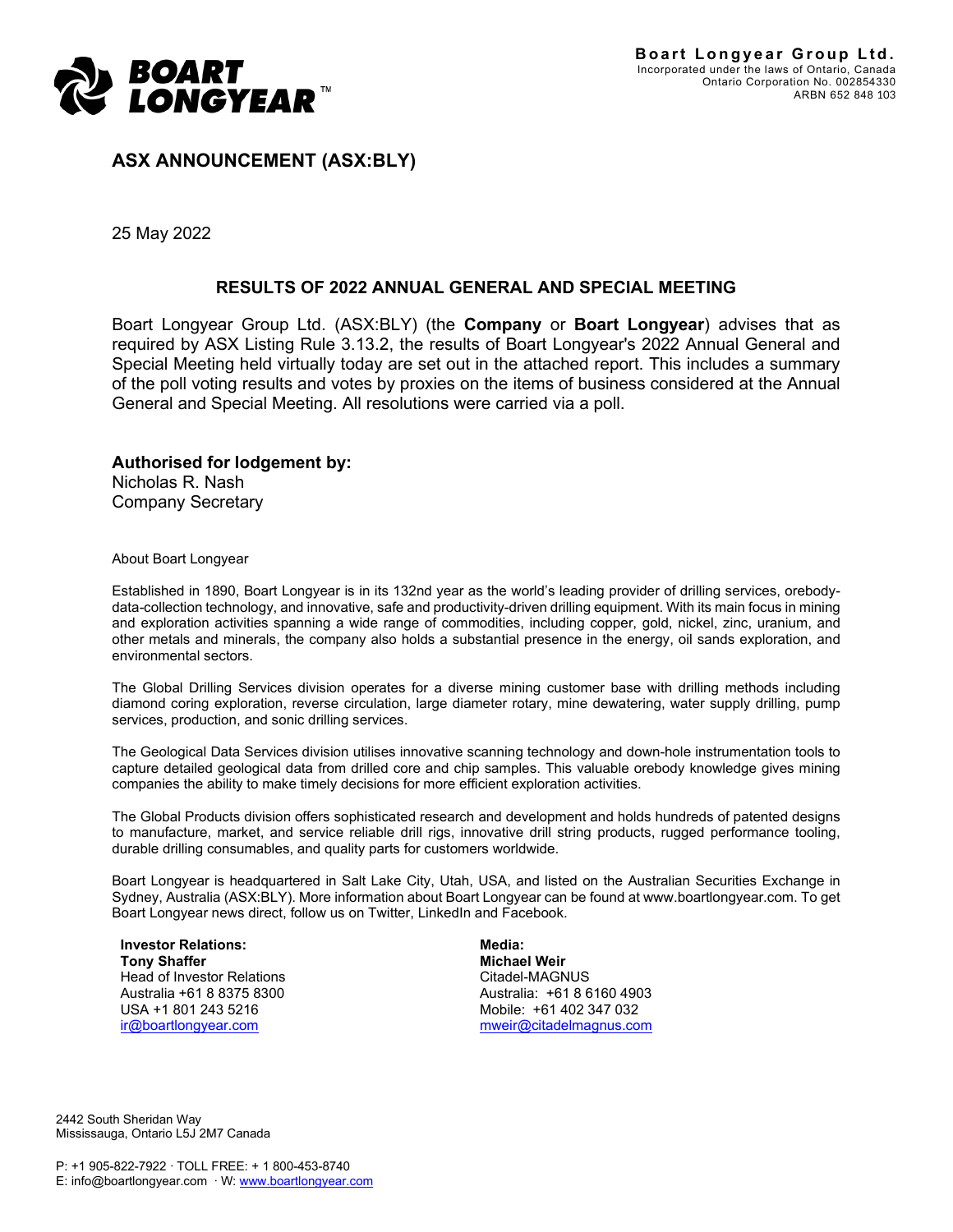# **BOART LONGYEAR GROUP LTD**



## **RESULT OF ANNUAL GENERAL & SPECIAL MEETING (ASX REPORT)**

#### ANNUAL GENERAL & SPECIAL MEETING Wednesday, 25 May, 2022

As required by section 251AA(2) of the Corporations Act 2001 (Commonwealth) the following statistics are provided in respect of each resolution on the agenda.

|    | Resolution Voted on at the meeting | Proxy Votes (as at proxy close) |                          |                            |                                      | Total votes cast in the poll (where applicable) |                          |                            |            |               |
|----|------------------------------------|---------------------------------|--------------------------|----------------------------|--------------------------------------|-------------------------------------------------|--------------------------|----------------------------|------------|---------------|
| No | <b>Short Description</b>           | Strike<br>Y/N/NA                | For                      | <b>Against</b>             | <b>Discretionary</b><br>(open votes) | <b>Abstain</b>                                  | For                      | <b>Against</b>             | Abstain ** | <b>Result</b> |
| 01 | RE-ELECTION OF RUBIN MCDOUGAL      | <b>NA</b>                       | 220,173,449<br>100.00%   | $\overline{0}$<br>0.00%    | 7,873<br>0.00%                       | 4,193                                           | 220, 181, 322<br>100.00% | $\overline{0}$<br>0.00%    | 4,193      | Carried       |
| 02 | RE-ELECTION OF JEFFREY OLSEN       | <b>NA</b>                       | 220, 173, 446<br>100.00% | $\overline{0}$<br>$0.00\%$ | 7,873<br>0.00%                       | 4,193                                           | 220, 181, 319<br>100.00% | $\overline{0}$<br>$0.00\%$ | 4,193      | Carried       |
| 03 | RE-ELECTION OF TYE BURT            | <b>NA</b>                       | 220,173,459<br>100.00%   | $\overline{0}$<br>$0.00\%$ | 7,873<br>0.00%                       | 4,193                                           | 220, 181, 332<br>100.00% | $\overline{0}$<br>$0.00\%$ | 4,193      | Carried       |
| 04 | RE-ELECTION OF CONOR TOCHILIN      | <b>NA</b>                       | 220, 173, 452<br>100.00% | $\overline{0}$<br>0.00%    | 7,873<br>0.00%                       | 4,193                                           | 220, 181, 325<br>100.00% | $\mathbf{0}$<br>0.00%      | 4,193      | Carried       |
| 05 | RE-ELECTION OF LARS ENGSTROM       | <b>NA</b>                       | 220, 173, 437<br>100.00% | $\overline{0}$<br>0.00%    | 7,873<br>0.00%                       | 4,193                                           | 220, 181, 310<br>100.00% | $\mathbf 0$<br>0.00%       | 4,193      | Carried       |
| 06 | RE-ELECTION OF PAUL MCDONNELL      | <b>NA</b>                       | 220, 173, 452<br>100.00% | $\mathsf 0$<br>$0.00\%$    | 7,873<br>0.00%                       | 4,193                                           | 220, 181, 325<br>100.00% | $\mathbf{0}$<br>0.00%      | 4,193      | Carried       |
| 07 | RE-ELECTION OF THOMAS SCHULZ       | <b>NA</b>                       | 220,173,452<br>100.00%   | $\overline{0}$<br>0.00%    | 7,873<br>0.00%                       | 4,193                                           | 220, 181, 325<br>100.00% | $\mathbf{0}$<br>0.00%      | 4,193      | Carried       |
| 08 | RE-ELECTION OF BAO TRUNG           | <b>NA</b>                       | 220, 173, 437<br>100.00% | $\overline{0}$<br>0.00%    | 7,873<br>0.00%                       | 4,193                                           | 220, 181, 310<br>100.00% | $\mathbf{0}$<br>0.00%      | 4,193      | Carried       |